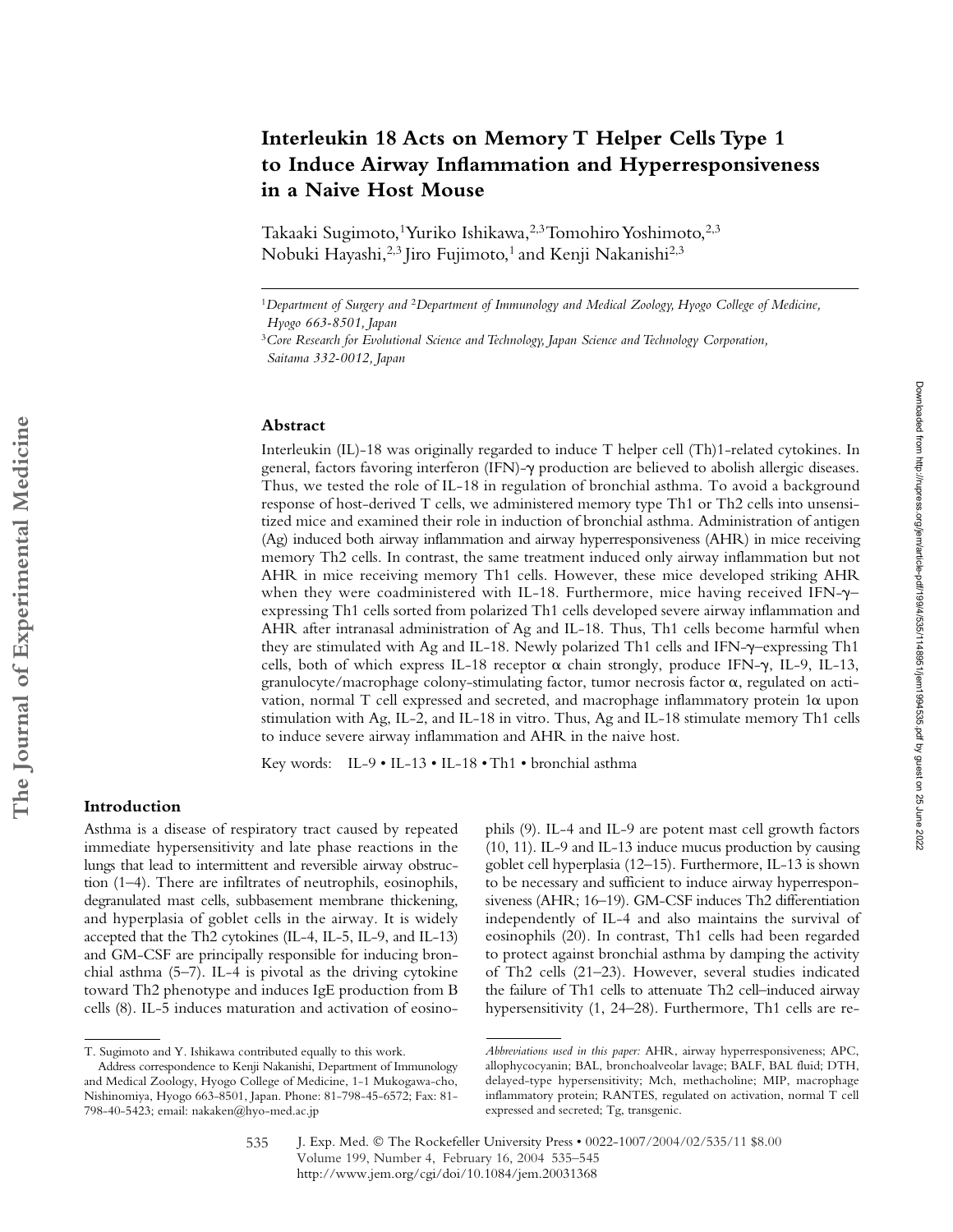ported to induce AHR by recruitment and activation of neutrophils (29). These results prompted us to examine the pathological relevance of passively transferred memorytype Th1 cells in induction of bronchial asthma in unsensitized host mice. Importantly, this type of study allowed us to depict selectively the response of memory-type T cells in the naive animals.

IL-18 was originally identified as a factor that enhances IFN- $\gamma$  production from Th1 cells in the presence of anti-CD3 and IL-12 (30–32). However, our recent studies and those of others demonstrated that IL-18 promotes Th2 cytokine production from T cells, NK cells, basophils, and mast cells (33–38). As IL-18 is abundantly stored in the epithelial cells of various organs (39–42), we could assume the possibility that some types of infectious agents might stimulate bronchial epithelial cells to produce IL-18. Thus, it is very important to determine the biological relevance of IL-18 in bronchial asthma. IL-18 responsiveness is determined by the expression of IL-18R, a heterodimeric complex consisting of ligand-binding  $\alpha$  chain (IL-18R $\alpha$ ) and an associating  $\beta$  chain (IL-18R $\beta$ ; 38). Naive T cells, when stimulated with Ag and IL-12 or IL-4, develop into Th1 or Th2 cells, respectively (43). As IL-12 induces but IL-4 down-regulates IL-18R $\alpha$  on T cells (44, 45), only Th1 cells become the major target cells for IL-18 and produce IFN- $\gamma$ strongly when stimulated with Ag and IL-18. However, we recently found and reported that NKT cells constitutively express high levels of IL-18R $\alpha$  and produce Th2 cytokines (e.g., IL-4, IL-9, IL-13, etc.), when they are stimulated with IL-2 and IL-18 without TCR engagement, although they have the potential to produce a large amount of IFN- $\gamma$ in response to IL-12 and IL-18 (35). Therefore, it is important to investigate whether IL-18R $\alpha$ –expressing Th1 cells also have the potential to produce Th1 or Th2 cytokines in response to IL-18 depending on cytokine milieu.

Here we have demonstrated that adoptively transferred memory-type Th1 cells when stimulated with Ag in the lung induce airway inflammation without AHR. In contrast, memory Th1 cells induce both severe airway inflammation and AHR when they are stimulated with Ag and IL-18. Surprisingly, like activated mast cells, Ag plus IL-18-stimulated Th1 cells produce IFN-γ, IL-9, IL-13, GM-CSF, TNF- $\alpha$ , regulated on activation, normal T cell expressed and secreted (RANTES), and macrophage inflammatory protein (MIP)-1 $\alpha$ , suggesting their relevant role in induction of bronchial asthma.

#### **Materials and Methods**

*Animals and Reagents.* Specific pathogen-free female BALB/c mice were purchased from The Jackson Laboratory. Mice transgenic (Tg) for  $\alpha\beta$  TCR recognizing OVA<sub>323-339</sub> (DO11.10, BALB/c genetic background; reference 46) were provided by D. Loh (Washington University, St. Louis, MO). All experiments were performed on the line heterozygous for the transgene. All mice were bred under specific pathogen-free conditions at the animal facilities of Hyogo College of Medicine and were used at 6–10 wk of age. Recombinant mouse IL-4, obtained from a re-

combinant baculovirus (AcMNPV.IL-4), was purified by affinity chromatography and used. Recombinant mouse IL-12, IL-18, and anti-mouse IL-18R $\alpha$  chain mAb (Y38; reference 47) were provided by Hayashibara Biochemical Laboratories Inc. PE-KJ1- 26, which recognizes TCR from DO11.10 mice, was purchased from CALTAG Laboratories and used to specifically stain the adoptively transferred DO11.10 TCR Tg cells. Purified antibodies (anti–mouse CD28 [37.51], anti–mouse CD3 [2C11], anti– mouse IL-4 [11B11], anti–mouse IL-12p40 [C17.8], and anti– mouse IFN- $\gamma$  [XMG1.2]) were prepared in our laboratory. PE anti–mouse CD4 (GK1.5) allophycocyanin (APC) anti–mouse CD4, FITC anti–rat IgG1 (RG11/39.4), and FITC anti–mouse IFN- $\gamma$  (XMG1.2) were purchased from BD Biosciences.

Generation of Th1 or Th2 Cells and Isolation of IFN- $\gamma^+$  Cells.  $10^5$ /ml naive splenic CD4<sup>+</sup> CD62L<sup>+</sup> T cells from DO11.10 Tg mice were stimulated with 100 pM IL-2 and 1  $\mu$ M OVA<sub>323-339</sub> in the presence of  $10^6$ /ml Ag-presenting cells (irradiated T celldepleted BALB/c splenocytes) in six-well plates in a total 3-ml volume of RPMI 1640 supplemented with 10% FBS, 50  $\mu$ M 2-ME, 2 mM L-glutamine, 100 U/ml penicillin, and 100  $\mu$ g/ml streptomycin for 7 d. For induction of Th1 cells, 10 ng/ml IL-12 and 10  $\mu$ g/ml anti–IL-4 (11B11) were further added to the culture. For induction of Th2 cells,  $1,000$  U/ml IL-4,  $10 \mu g/ml$  anti-IL-12p40, and 10  $\mu$ g/ml anti-IFN- $\gamma$  were added. Two rounds of antigenic stimulation were performed.

For isolation of IFN- $\gamma$ <sup>+</sup> Th1 cells, 10<sup>6</sup>/ml T cells cultured under Th1-inducing condition for 7 d were recultured with 100 pM IL-2, 1  $\mu$ M OVA<sub>323-339</sub>, plus 10<sup>6</sup>/ml APC in six-well plates in a total 3-ml volume. After 8 h, only adherent cells were collected and incubated with the anti-CD45/anti-IFN- $\gamma$  bispecific antibody capture matrix (Miltenyi Biotec) for 5 min on ice. The treated cells were transferred to 50-ml conical tubes and cultured at a concentration of  $5 \times 10^4$  cells/ml in 20 ml warmed medium and placed in a 37°C water bath. After 30 min, cells were washed with cold 0.5% BSA in PBS. Matrix-captured IFN- $\gamma$  was detected with PE anti-IFN- $\gamma$ . IFN- $\gamma^+$  cells were isolated by cell sorting (Elite; Coulter Electronics).

*Th Clones.* Three murine CD4<sup>+</sup> Th clones designated 9-16 (48), 35-9D (49), and D10.G4.1 (50) were provided by Y. Asano (Ehime University, Matsuyama, Japan), T. Yoshimoto (Tokyo Medical University, Tokyo, Japan), and S. Ono (Osaka University, Osaka, Japan), respectively. 9-16 is a KLH-specific, I-A<sup>k</sup>restricted Th1 clone. 35-9D is an OVA-specific, I-Ab–restricted Th1 clone. D10.G4.1 is a conalbumin-specific, I-A<sup>k</sup>-restricted Th2 clone.

*In Vitro Culture.* Polarized Th1 and Th2 cells and sorted IFN- $\gamma^+$  cells from Th1 cells were recultured at 10<sup>5</sup>/0.2 ml/well with 100 pM IL-2, 1  $\mu$ M OVA<sub>323-339</sub>, and 10<sup>5</sup>/0.2 ml APC in the presence of various concentrations of IL-18 (0-100 ng/ml). Th1 clone (9-16) and Th2 clone (D10.4G.1) were cultured at 105/0.2 ml/well with immobilized anti-CD3 and anti-CD28 (each 5  $\mu$ g/ml) in the presence of various concentrations of IL-18 (0–100 ng/ml). After 48 h of culture, supernatants were harvested and tested for IFN- $\gamma$ , IL-4, IL-5, IL-6, IL-9, IL-13, TNF- $\alpha$ , RANTES, MIP-1 $\alpha$ , and GM-CSF contents by ELISA.

*Flow Cytometry.* For intracellular cytokine staining, 106/ml polarized Th1 and Th2 cells were restimulated with 100 pM IL-2, 1  $\mu$ M OVA<sub>323-339</sub>, and 10<sup>6</sup>/ml APC with or without 50 ng/ml IL-18 for 16 h with a pulse of 1  $\mu$ g/ml Brefeldin A during the final 4 h to inhibit cytokine secretion. Such cells were first stained with PE anti-CD4 and followed by fixation with 4% (wt/vol) paraformaldehyde in PBS and permeabilization of cell membrane with ice cold PBS containing 1% FCS plus 0.1% saponin. Result-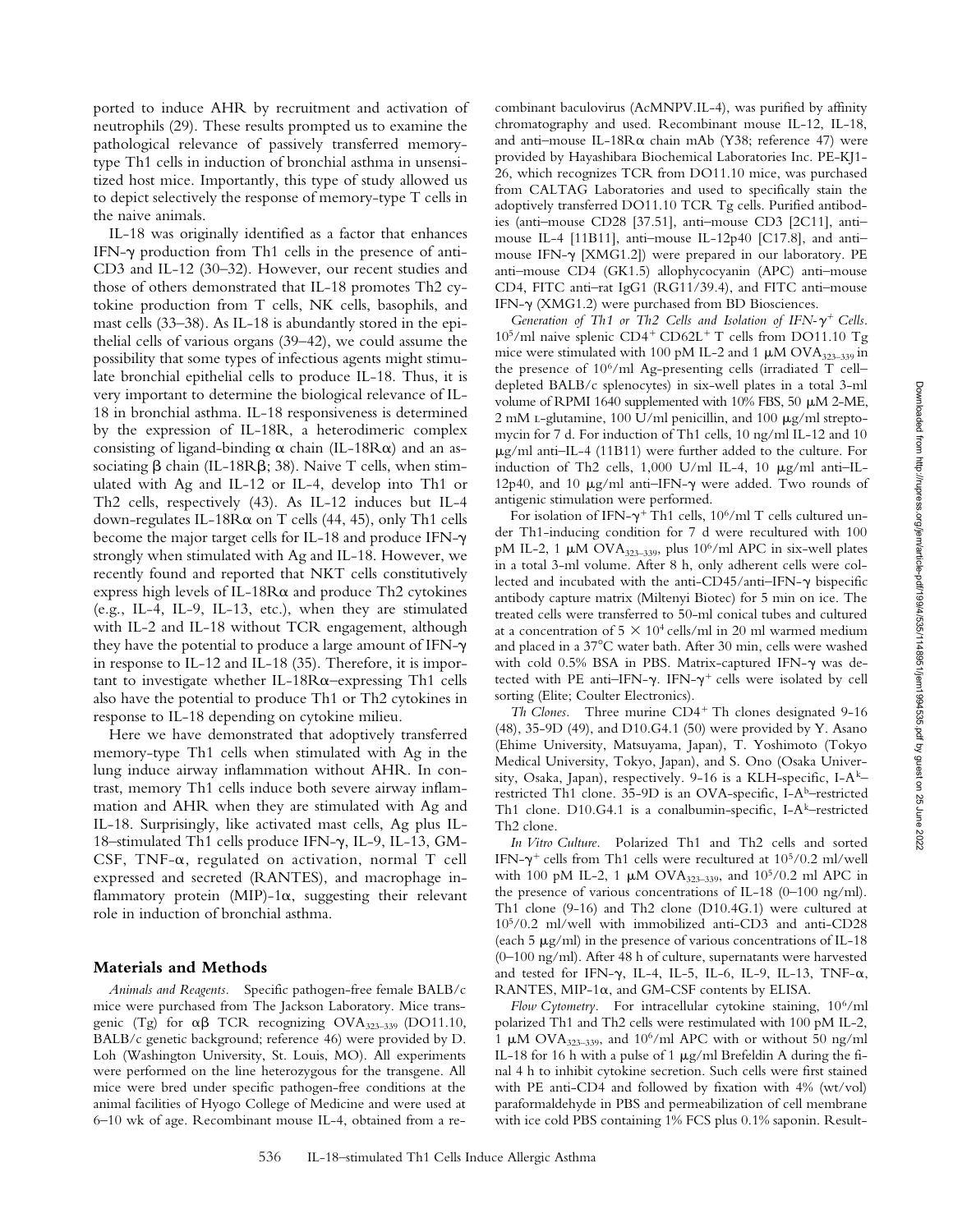ant cells were treated with  $10 \text{ }\mu\text{g/ml}$  anti-Fc $\gamma\text{RI/III}$  (24G2) for 30 min and then 10  $\mu$ g/ml biotinylated goat anti-mouse IL-13 or biotinylated goat anti–mouse IgG (R&D Systems) for 30 min at 4C in staining buffer (PBS, 1% FCS). Cells were washed twice and stained with APC-labeled streptavidin plus FITC rat anti– mouse IFN- $\gamma$  or isotype-matched control mAb (BD Biosciences) for 30 min. Samples were analyzed for their proportion of cytoplasmic IFN- $\gamma^+$  and/or IL-13<sup>+</sup> cells gated on CD4<sup>+</sup> T cells by FACSCalibur™ (BD Biosciences).

For determination of IL-18R $\alpha$  chain expression on Th1 and Th2 cells, after FcR blocking with anti-FcyRII/III, cells were incubated with anti-mouse IL-18R $\alpha$  chain mAb or control rat IgG1 mAb (R3-34) for 30 min at  $4^{\circ}$ C, followed by FITC antirat IgG1 Ab and PE anti-mouse CD4 for 30 min at  $4^{\circ}$ C in staining buffer. Samples were analyzed on a FACSCalibur™.

*Transfer of Cells and Administration of OVA Plus IL-18.* Preparation of Th1 or Th2 memory cells in vivo has been described (51). Equal numbers (107) of Th1 cells, Th2 cells, or sorted IFN-  $\gamma^+$  cells were injected i.v. into normal BALB/c mice (10–15 mice per group). At various times after adoptive transfer, peripheral

blood cells were collected and stained with APC anti-CD4 and PE-KJ1-26 to ensure that all DO11.10 TCR Tg cells were included in the analysis. 30 d after transfer of cells, animals were daily exposed intranasally to PBS or 1  $\mu$ g OVA and/or 0.5  $\mu$ g IL-18 in 50 µl PBS for 3 d. Control mice were exposed to PBS. Mice were analyzed at 24 h after the final exposure to Ag. For the blockade of IL-13 in vivo, 20  $\mu$ g sIL-13R $\alpha$ <sub>2</sub>-Fc or 20  $\mu$ g control human IgG (Genetics Institute Inc.) was daily administered intranasally as the mixed form with OVA and IL-18 for 3 d.

 $M$ easurement of  $A$ HR. We measured  $A$ HR to  $\beta$ -methacholine (Mch) inhalation in mice by using Pulmos-I (MIPS) hardware and software. We placed a mouse in a chamber and exposed it to aerosols of saline (baseline) first and then to increased concentrations of Mch (5, 10, 15, and 20 mg/ml). After each 2-min exposure, we measured enhanced pause, a dimensionless index that reflects changes in amplitude of pressure wave form and expiratory time (52), for 3 min.

*Bronchoalveolar Lavage (BAL).* BAL was performed with three aliquots of 0.5 ml PBS per mouse. Total cell counts were performed. Cytospin preparations of BAL fluid (BALF) were stained



inflammation and AHR in mice receiving memory Th1 cells. 30 d after adoptive transfer of OVA-specific Th1 (e-j) or Th2 cells  $(k-0)$   $(10^7)$ cells per mouse) or none (a–d) into naive BALB/c mice intravenously, animals were daily exposed nasally to PBS alone or 1  $\mu$ g OVA and/or 0.5  $\mu$ g IL-18 in 50  $\mu$ l PBS for 3 d. The allergic phenotype was assessed 24 h after the final exposure to antigen. Lungs were prepared for histology by perfusing the animal via the right ventricle with 10 ml PBS and then fixed in formalin, cut into  $3-\mu m$  sections, and stained with hematoxylin and eosin. a-g, i, and k-n,  $\times$ 50; h, j, and  $o$ ,  $\times$ 400. Representative results of five to seven animals are shown.

**Figure 1.** IL-18 induced airway

537 Sugimoto et al.

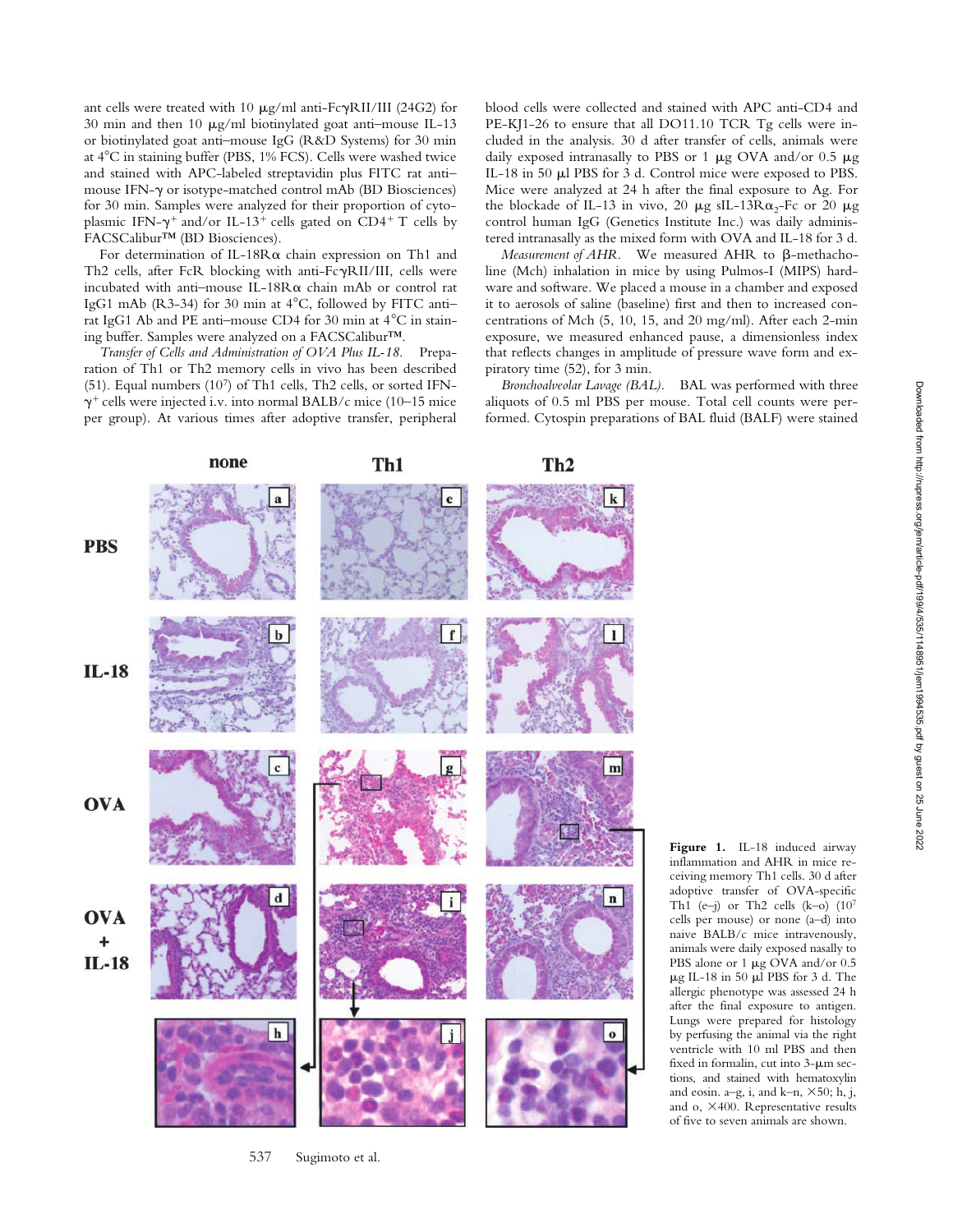with Dif-Quik (Baxter Healthcare Corp.) and differentials were performed based on morphology and staining characteristics.

*Histology.* Lungs were prepared for histology by perfusing the animal via the right ventricle with 10 ml PBS and then fixed in 10% buffered formalin, cut into  $3$ - $\mu$ m sections, and stained with hematoxylin and eosin.

# **Results**

*Coadministration of OVA and IL-18 Induces Airway Inflammation and AHR in Mice Receiving OVA-specific Memory Th1 cells.* We established Th1 or Th2 cells by two rounds of 7-d stimulation of CD4<sup>+</sup> T cells obtained from OVA-specific TCR Tg BALB/c (DO11.10) mice with OVA peptide, IL-12, and anti–IL-4 or with OVA peptide, IL-4, and anti-IL-12/anti-IFN- $\gamma$  in the presence of APC for 2 wk, respectively. We then transferred these newly polarized Th1 or Th2 cells i.v. into normal BALB/c mice  $(10^7 \text{ per})$ mouse) and allowed them to adopt a resting memory phenotype in vivo (51). 30 d after passive cell transfer, these recipients were daily treated with intranasal administration of OVA and/or IL-18 for 3 d. Therefore in this experimental system, we could depict the capacity of the memory-type Th1 or Th2 cells to induce bronchial asthma in naive mice. Histopathological analysis of the airways of each group of mice revealed that Th2 cell–transferred mice showed a significant increase in the peribronchial and perivenular infiltration with eosinophils and lymphocytes when compared with normal mice after nasal exposure to OVA (Fig. 1, c, m, and o). Furthermore, these mice showed a dose-dependent AHR to McH challenge (Fig. 2 A). In contrast, mice having received Th1 cells 30 d earlier showed significant cell infiltration composed mainly of lymphocytes and neutrophils after OVA administration (Fig. 1, g and h) but failed to respond to Mch challenge by AHR (Fig. 2 A). However, when they were nasally exposed to both Ag and IL-18, these mice increased their pathological changes characterized by massive cell infiltration (Fig. 1, i and j) and AHR (Fig. 2 A), suggesting that Ag and IL-18 stimulate Th1 cells to produce cytokines and chemokines that induce or enhance infiltration with eosinophils, lymphocytes, and neutrophils (Fig. 1, j). In contrast, mice that received Th1 or Th2 cells 30 d earlier showed neither lung inflammation (Fig. 1, e, f, k, and l) nor AHR (Fig. 2 A) after nasal exposure to PBS or IL-18, suggesting the contribution of Ag- or Ag plus IL-18– induced recall responses of memory Th2 or Th1 cells, respectively, to induction of bronchial asthma. Thus, Ag stimulation of memory Th1 cells induced airway inflammation without AHR, whereas Ag plus IL-18 stimulation induced both airway inflammation and AHR.

It is important to know the reason why additional administration of IL-18 was required to induce bronchial asthma in Th1 cell–transferred mice. Therefore, we compared the numbers of inflammatory cells infiltrating lung tissues of Th1 cell–transferred mice after daily exposure to PBS, Ag, IL-18, or Ag plus IL-18 for 3 d (Fig. 2 B). Analysis of BALF revealed marked elevation of the eosinophil



Figure 2. IL-18 induced AHR and eosinophilia in mice receiving memory Th1 cells. (A) AHR in response to increased concentrations of inhaled  $\beta$ -Mch was measured in a whole body plethysmograph. (B) Inflammatory cell composition of BALF from mice transferred with OVA-specific Th1 or Th2 cells and daily treated with intranasal administration of PBS or OVA and/or IL-18 consecutively for 3 d. Cell differential percentages were determined by light microscopic evaluation of cytospin preparation. Data are expressed as absolute numbers of cells. Representative results of five animals are shown.

population in the lungs of Th1 cell–transferred mice after treatment with OVA plus IL-18, suggesting that Ag and IL-18 act on Th1 cells to produce soluble mediators that induce infiltration of eosinophils (Fig. 2 B). We also found that Ag plus IL-18 administration also induced increases in the number of lymphocytes, neutrophils, and monocytes (Fig. 2 B). The degree of the increase in the population of each type of cells is similar to that observed in BALF of Th2 cell–transferred mice after treatment with OVA or OVA plus IL-18 (Fig. 2 B). These results substantiated further the result of Fig. 1 that additional IL-18 stimulation changed quantitatively and qualitatively the constituents of inflammatory cells in the lungs. Thus, Ag stimulation alone only induced mild delayed-type hypersensitivity (DTH) in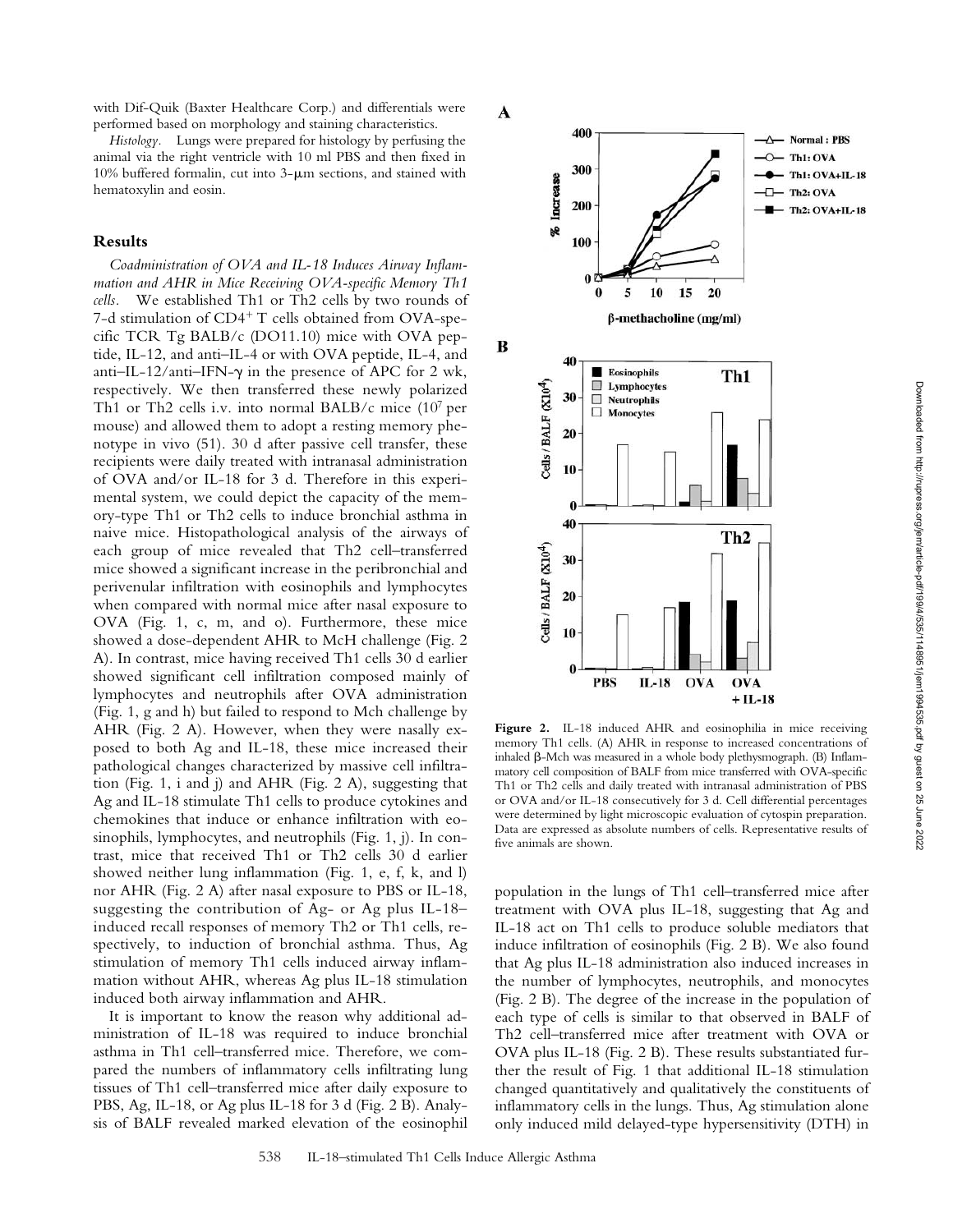*IL-18 Stimulates OVA-specific Th1 Cells to Produce IFN-γ*, *Th2-related Cytokines, GM-CSF, and Chemokines In Vitro.* To understand how Ag and IL-18 induce airway inflammation and AHR, we next tested the types of cytokines or chemokines produced by Ag-, IL-2–, and IL-18–stimulated Th1 cells in vitro. We measured the concentrations of IL-4, IL-5, IL-6, IL-9, IL-13, TNF- $\alpha$ , GM-CSF, RANTES, eotaxin, MIP-1 $\alpha$ , and IFN- $\gamma$  in the culture supernatant of Th1 cells because they are reported to be deeply involved in induction of bronchial asthma (1–7). In particular, the chemokines RANTES, MIP-1 $\alpha$ , and eotaxin are central to the delivery of eosinophils to the airway (53). Naive CD4 T cells from OVA-specific TCR Tg mice were primed in vitro under Th1- or Th2-inducing conditions for two consecutive rounds of 7-d stimulation. Upon challenge with OVA peptide and IL-2, as reported elsewhere, Th2 cells produced significant amounts of IL-4, IL-5, IL-6, IL-9, and IL-13 but not IFN- $\gamma$ , and Th1 cells produced IFN- $\gamma$  but not Th2 cytokines (Fig. 3 A). Additional stimulation of Ag plus IL-2–stimulated Th1 cells with IL-18 dose depen-

dently induced IFN- $\gamma$  (Fig. 3 A; reference 44). Most surprisingly, this treatment simultaneously induced RANTES, MIP-1 $\alpha$ , IL-9, IL-13, TNF- $\alpha$  (not depicted), and GM-CSF in Th1 cells (Fig. 3 A). Eotaxin was not detectable in any culture supernatant of Th1 cells. The mechanism underlying this difference in IL-18 responsiveness between Th1 and Th2 cells is principally explained by preferential expression of IL-18R $\alpha$  chain on Th1 cells (44). As expected, Th1 cells express a high level of IL-18R, whereas Th2 cells express modestly (Fig. 3 B). Furthermore, they simultaneously produced a large amount of chemokines (Fig. 3 A). Thus, IL-18R–expressing Th1 cells are target cells for IL-18 and responded to it not only by increased production of IFN- $\gamma$ , but also by production of some Th2 cytokines (IL-9 and IL-13), TNF- $\alpha$  (not depicted), GM-CSF, and chemokines. Because IL-12 plus IL-18 is known to induce IFN-y production from Th1 cells but inhibit IL-4 and IL-13 production from Th2 cells in vivo and in vitro (30, 33, 38, 44), it is important to test the effect of IL-12 on the ability of IL-18 to induce IL-13 from Th1 cells. We found that IL-12 slightly diminished the production of IL-13 and GM-CSF from Th1 cells stimulated with IL-18 alone or



Figure 3. IL-18 induced IFN-γ, IL-9, IL-13, GM-CSF, RANTES, and MIP-1 $\alpha$  production from OVA-specific Th1 cells. (A)  $10^5$ /ml naive splenic CD4<sup>+</sup>  $CD62L<sup>+</sup>$  T cells from DO11.10 Tg mice were cultured with 100 pM IL-2 plus 1  $\mu$ M OVA<sub>323-339</sub> and 106/ml irradiated T cell– depleted BALB/c splenocytes in six-well plates in a total 3-ml volume for 7 d. For differentiation of Th1 cells, 10 ng/ml IL-12 and  $10 \mu$ g/ml anti-IL-4 were added to the culture. For the differentiation of Th2 cells, 1,000 U/ml IL-4, 10  $\mu$ g/ml anti-IL-12p40, and 10  $\mu$ g/ml anti–IFN- $\gamma$  were added. Two rounds of antigenic stimulations under polarizing conditions were performed. After priming, cells were washed and recultured at 105/0.2 ml/well with  $100$  pM IL-2, 1  $\mu$ M OVA323–339, plus 105/0.2 ml irradiated T cell–depleted BALB/c splenocytes in the presence of various concentrations of IL-18



(0–100 ng/ml). After 48 h of culture, supernatants were harvested and tested for IFN-γ, IL-4, IL-5, IL-6, IL-9, IL-13, RANTES, MIP-1α, and GM-CSF contents by ELISA. Results are geometric means  $\pm$  SEM. (B) Surface expression of IL-18R $\alpha$  chain by flow cytometry. The percentages shown represent the proportion of IL-18R $\alpha$  chain<sup>+</sup> cells among CD4<sup>+</sup> cells. (C) Polarized Th1 cells were cultured at 105/0.2 ml/well with medium alone or various combinations of 100 pM IL-2, 20 ng/ml IL-12, and 50 ng/ml IL-18 in the presence of 1  $\upmu\text{M OVA}_{323-339}$  plus 10<sup>5</sup>/0.2 ml irradiated T cell–depleted BALB/c splenocytes. After 48 h of culture, supernatants were harvested and tested for IFN- $\gamma$ , IL-13, and GM-CSF contents by ELISA. Results are geometric means  $\pm$  SEM.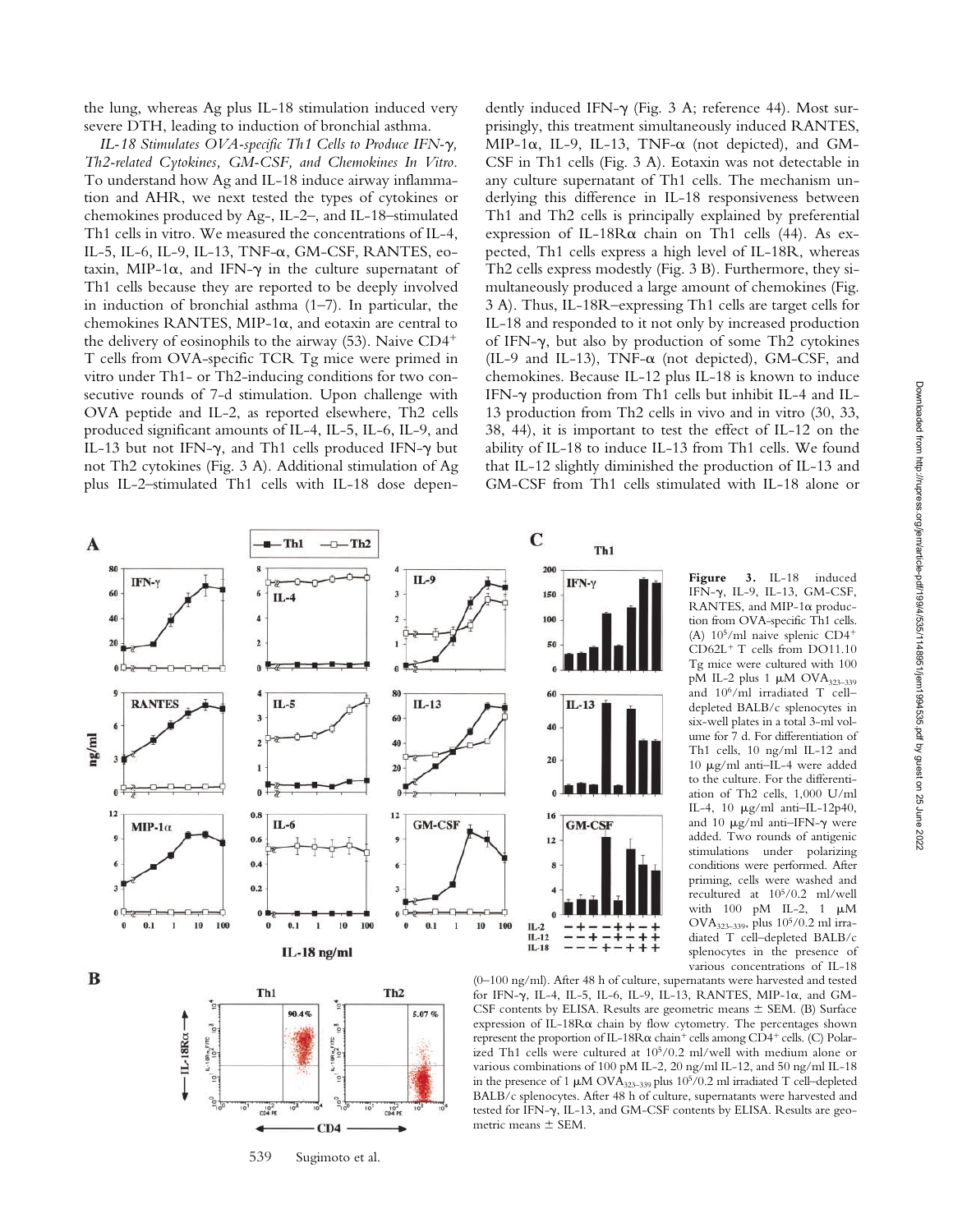IL-18 plus IL-2 in the presence of OVA (Fig. 3 C). Moreover, additional IL-12 stimulation did not affect IL-13 and GM-CSF production from Th1 cells stimulated with immobilized anti-CD3 plus anti-CD28 antibodies (not depicted). Thus, IL-12 is essential for induction of Th1 cells but not critically involved in induction of cytokine production from Th1 cells. As reported elsewhere, Th2 cells failed to respond to IL-18 by enhanced production of IL-4, although they modestly increased production of IL-5, IL-9, and IL-13 in response to IL-18 (Fig. 3 A). These results suggested the possible involvement of cytokines, particularly of IFN- $\gamma$ , TNF- $\alpha$ , IL-9, IL-13, GM-CSF, and some chemokines from Th1 cells in induction of both severe airway inflammation and AHR.

*IL-18 Stimulates Ag-specific Cloned Th1 Cells to Produce IL-13 and GM-CSF.* These results still leave the question of whether some other contaminated cells, such as NK cells or NKT cells, might have responded to IL-2 and IL-18 by production of IL-9, IL-13, and GM-CSF (35, 36). Therefore, we used cloned Th1 cells (9-16; reference 48) and Th2 cells (D10.4G.1; reference 50) specific for KLH and conalbumin, respectively. We stimulated them with immobilized anti-CD3 and anti-CD28 in the presence of various doses of IL-18. As previously reported, these cloned Th2 cells produced significant amounts of IL-4 and IL-13 but not IFN- $\gamma$ , and cloned Th1 cells produced IFN- $\gamma$  and GM-CSF but not Th2 cytokines (Fig. 4 A). We found that like newly established Th1 cells derived from DO11.10, a large proportion of stable cloned Th1 cells express a high level of IL-18 $R\alpha$  chain and produce GM-CSF and IL-13 dependently of doses of IL-18 used for stimulation (Fig. 4). In contrast, cloned Th2 cells, even if a substantial fraction of Th2 cells express IL-18Ra chain, did not produce IFN- $\gamma$ when stimulated with immobilized anti-CD3/anti-CD28 and IL-18 (Fig. 4). We examined another OVA-specific Th1 clone (35-9D; reference 49). This clone produced sig $n$ ificant amounts of IFN- $\gamma$  but no IL-4 and IL-13. However, like 9-16 Th1 clone, 35-9D Th1 clone expressed a high level of IL-18R $\alpha$  chain (80.0%) and increased IL-13 dependently of doses of IL-18 used for stimulation (not depicted). These results strongly indicated that even stable cloned Th1 cells gained the capacity to produce Th2 cytokines and GM-CSF when they were stimulated with Ag and IL-18, suggesting the importance of IL-18 in induction of Th2 cytokines from Th1 cells.

*Administration of IL-13 Antagonist Diminishes the Number of Eosinophils in BALF, but Fails to Abolish Ag plus IL-18– induced AHR in Th1 Cell–transferred Mice.* As IL-13 is reported to participate in airway inflammation and AHR (16–19), we next blocked the function of this cytokine by administration of IL-13 antagonist into the mice receiving Th1 cells (Fig. 5). We administered a soluble IL-13R $\alpha_2$ – human Fc fusion protein (IL-13R-Fc), which selectively binds to and neutralizes IL-13 but not IL-4 (34, 54), to these mice and compared them to mice that received control protein. Although this treatment significantly diminished the number of eosinophils in BALF (Fig. 5 B), little



**Figure 4.** IL-18 induced IL-13 and GM-CSF production from antigenspecific Th1 clone. (A) Th1 clone  $(9-16)$ , KLH-specific, I-A<sup>k</sup>–restricted, and Th2 clone (D10.4G.1), conalbumin-splenic, I-Ak-restricted, were cultured at 105/0.2 ml/well with immobilized anti-CD3/anti-CD28 (each 5  $\mu$ g/ml) in the presence of various concentrations of IL-18 (0–100) ng/ml). After 48 h of culture, supernatants were harvested and tested for IFN-y, IL-4, GM-CSF, and IL-13 contents by ELISA. Results are geometric means  $\pm$  SEM. (B) Surface expression of IL-18R $\alpha$  chain by flow cytometry. The percentages shown represent the proportion of IL-18R $\alpha$ chain<sup>+</sup> cells among CD4<sup>+</sup> cells.

effect was seen in AHR upon Mch challenge (Fig. 5 A). In contrast, as previously reported, administration of IL-13 antagonist diminished both AHR and the number of eosinophils in BALF from Th2-transferred and OVA-stimulated mice (Fig. 5 B). Therefore, we could exclude the possibility that IL-13 is responsible for inducing AHR in mice receiving Th1 cells. Because the number of eosinophils was markedly diminished by neutralization of IL-13, these inflammatory cells were not involved in AHR in this experimental asthma model.

*IL-18 Stimulates IFN-* $\gamma^+$  *Th1 Cells to Produce IFN-* $\gamma$ *, IL-9, IL-13, and GM-SCF.* Although additional IL-18 stimulation dose dependently induced Ag plus IL-2–stimulated Th1 cells to produce both IFN- $\gamma$  and IL-13 (Fig. 3 A), we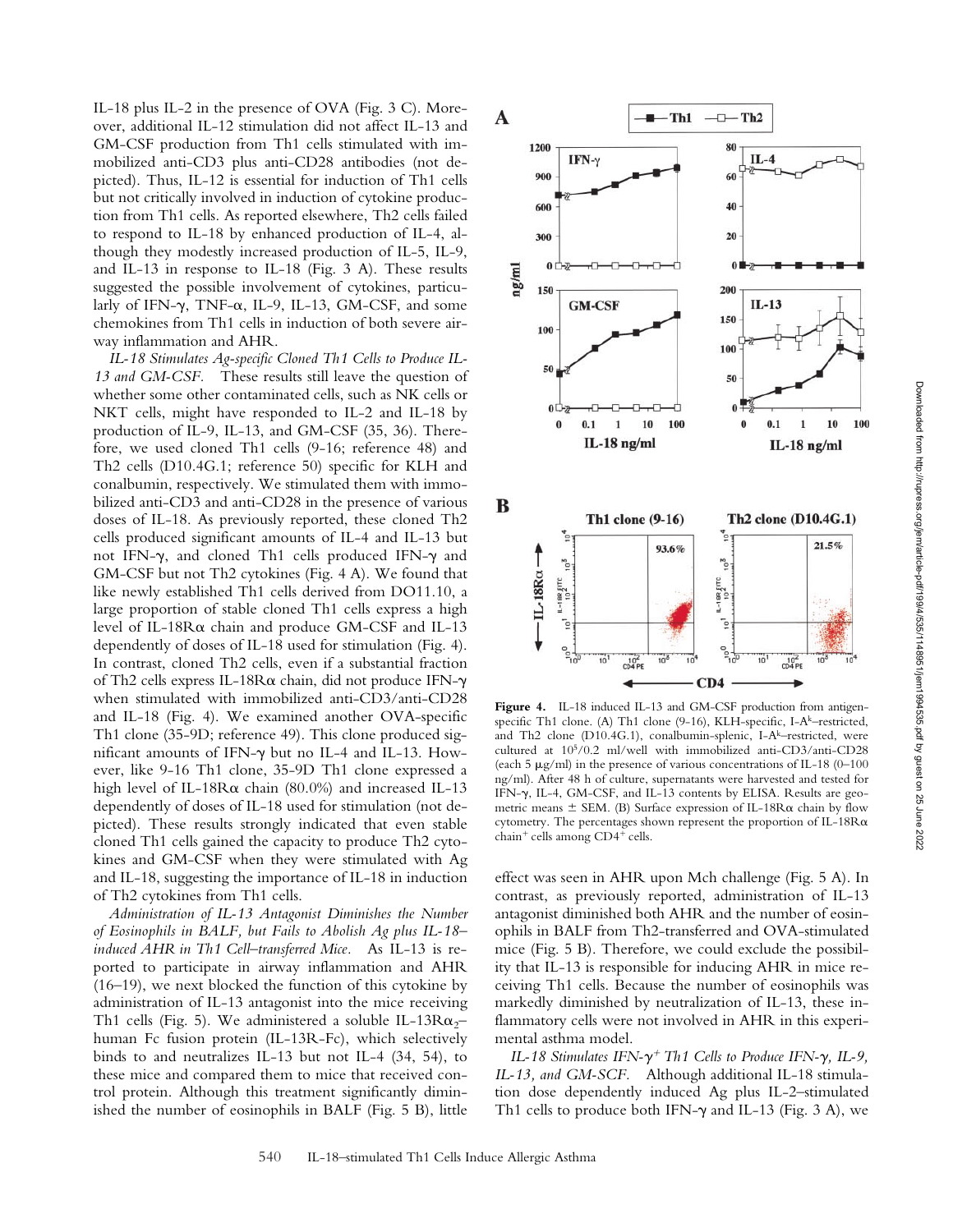

**Figure 5.** Effect of the IL-13 blockage on IL-18 induced AHR and eosinophilia in mice receiving memory Th1 cells. 30 d after adoptive transfer of OVA-specific Th1 or Th2 cells (107 cells per mouse) into naive BALB/c mice intravenously, animals were daily exposed intranasally to PBS,  $1 \mu$ g OVA alone, or OVA plus  $0.5 \mu g$  IL-18 in 50  $\mu$ l PBS for 3 d. For the blockade of IL-13 in vivo, 20  $\mu$ g sIL-13R $\alpha$ <sub>2</sub>-Fc or 20 g control human IgG were daily administered intranasally as the mixed form with OVA and IL-18 for 3 d. 24 h after the final exposure to antigen, AHR in response to increasing concentrations of inhaled  $\beta$ -Mch (A) and inflammatory cell composition of BALF (B) were examined as described in Fig. 2. Representative results of four animals are shown.

still needed to exclude the possibility that potentially contaminated Th0 cells produce IL-13. To exclude this possibility, we examined the proportions of CD4<sup>+</sup> T cells producing IFN- $\gamma$  and/or IL-13 in Th1 and Th2 cells stimulated with Ag, IL-2, and IL-18 for 16 h (Fig. 6 A). Th1 cells showed a significant increase in the proportion of Th1 cells producing IL-13 alone or both IFN- $\gamma$  and IL-13. As expected, Th2 cells produced IL-13 but not IFN- $\gamma$ , and responded poorly to additional IL-18 stimulation. These results strongly indicated that Th1 cells produce both IFN- $\gamma$ and IL-13 when stimulated with Ag, IL-2, and IL-18.

We finally tested the capacity of highly purified Th1 cells to produce IFN- $\gamma$ , GM-CSF, IL-9, and IL-13 in response to Ag, IL-2, and IL-18 in vitro (Fig. 6 C). For this purpose, we purified IFN-y-expressing Th1 cells by capturing secreted IFN- $\gamma$  by surface-bound anti-IFN- $\gamma$  antibody. As shown in Fig. 6 B, 6.3% of Th1 cells express IFN- $\gamma$  on their cell surfaces when Th1 cells stimulated with OVA peptide in the presence of APC for 8 h were examined by the affinity matrix technology, which allows detection of IFN-y production by living cells. We then positively purified IFN- $\gamma$ -producing living IFN- $\gamma^+$ CD4<sup>+</sup> Th1 cells (98.7%) by a fluorescence cell sorter. Culturing of sorted IFN- $\gamma$ <sup>+</sup> Th1 cells with OVA, IL-2, and IL-18 in the presence of APC led to an increase in IL-9, IL-13, IFN- $\gamma$ , and GM-CSF but not IL-4 production (Fig. 6 C). Thus, we could formally conclude that Ag, IL-2, and IL-18 can stimulate Th1 cells to produce IFN- $\gamma$ , GM-CSF, IL-9, and IL-13. To further clarify the pathological relevance of Th1 cells, we transferred FACS®-sorted OVAspecific IFN- $\gamma^+$  Th1 cells into normal BALB/c mice and allowed them to adopt a resting memory phenotype. 30 d after cell transfer, these mice were nasally exposed to OVA plus IL-18 for 3 d. These animals developed peribronchial and perivenular infiltration with eosinophils and lymphocytes when examined by histopathologic analysis (Fig. 6 D) and showed a striking increase in AHR upon Mch challenge (unpublished data). Taken together, these results indicated that living IFN- $\gamma^+$  Th1 cells, when stimulated with Ag and IL-18 in vivo, induce airway inflammation and bronchial asthma in unsensitized host mice. However, blockage of IL-13 again failed to inhibit airway inflammation and AHR, even though this treatment depleted eosinophils in the lung tissue (not depicted), suggesting the contribution of Ag plus IL-18–stimulated Th1 cells to induction of bronchial asthma.

# **Discussion**

Th1-dominant immune responses have generally been considered pathologic in autoimmune disease but protective against Th2-related diseases (asthma, atopy, etc.; 21). We demonstrated that intranasal administration of Ag induced airway inflammation without AHR in mice receiving memory-type Th1 cells. Because Th1 cells induce DTH, we suspected that this Ag-induced DTH is a physiological response and is not responsible for inducing pathological manifestations such as AHR. In contrast, intranasal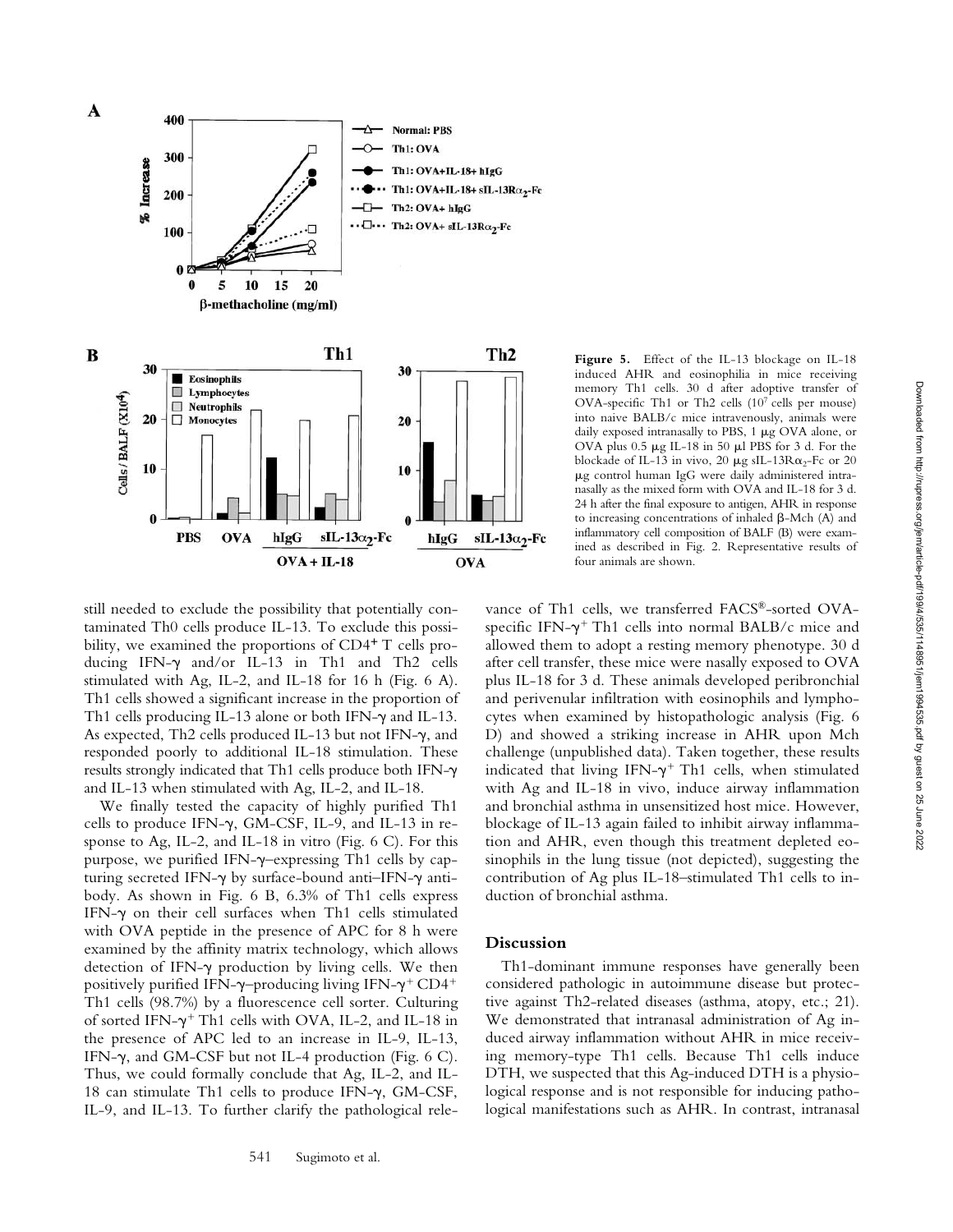

Figure 6. IL-18 induced IL-9, IL-13, and GM-CSF production from IFN- $\gamma^+$  Th1 cells. (A) 10<sup>6</sup>/ ml polarized Th1 and Th2 cells, as described in Fig. 3, were restimulated with 100 pM IL-2, 1  $\mu\text{M}$  $OVA<sub>323–339</sub>$ , and  $10<sup>6</sup>/ml$  APC with or without 50 ng/ml IL-18 for 16 h. Intracellular IL-13 and IFN- $\gamma$  staining was performed and analyzed as described in Materials and Methods. Numbers represent the percentage of IFN-  $\gamma^+$  and/or IL-13<sup>+</sup> cells gated on CD4<sup>+</sup> T cells. (B)  $10^6$ /ml polarized Th1 cells were challenged with 106/ml OVA peptide and APC in six-well plates in a total 3-ml volume. After 8 h, cells were collected and incubated with the anti-CD45/anti-IFN- $\gamma$ bispecific antibody capture matrix for 5 min on ice. The resultant cells were incubated and then washed as described in Materials and Methods. Matrix-captured IFN- $\gamma$  was detected with PE anti–IFN- $\gamma$ . This IFN- $\gamma^+$  CD4<sup>+</sup> T cell population was then isolated by cell sorting. Numbers represent the percentage of IFN- $\gamma^+$ gated on  $CD4+T$  cells. (C) IFN- $\gamma^+$  cells were washed and recultured at 105/0.2 ml/well with 100 pM IL-2, 1  $\mu$ M OVA<sub>323-339</sub>, plus 105/0.2 irradiated APC in the presence of various concen-

trations of IL-18 (0–100 ng/ml). After 48 h of culture, supernatants were harvested and tested for IFN- $\gamma$ , IL-4, IL-9, IL-13, and GM-CSF contents by ELISA. Results are geometric means ± SEM. (D) 20 d after adoptive transfer of OVA-specific IFN- $\gamma^+$  cells (10<sup>7</sup> cells per mouse) into naive BALB/c mice intravenously, animals were daily exposed intranasally to PBS alone or 1  $\mu$ g OVA plus 0.5  $\mu$ g IL-18 in 50  $\mu$ l PBS for 3 d. 24 h after the final exposure to antigen, lungs were stained with hematoxylin and eosin. a and b,  $\times$ 40; c,  $\times$ 160.

administration of Ag and IL-18 induced severe airway inflammation associated with AHR. Thus, Th1 cells become very harmful cells that induce pathological DTH when they are stimulated with Ag and IL-18.

Human bronchial asthma is characterized by airway hypersensitivity, eosinophilic airway inflammation, airway remodeling, mucus hypersecretion, and a high level of IgE (1–4). These findings have been traditionally explained by excited state of Th2 cells (5–7). Indeed, inactivation of GATA-3 significantly diminishes airway inflammation and hypersensitivity (55–57). As IFN-y antagonizes Th2 response, Th1 cells have been regarded to be protective against asthma (21–23). However, recent studies revealed the contribution of Th1 cells to induction of bronchial asthma (1, 24–29). Cotransfer of allergen-specific Th1 and Th2 cells induce asthma (25). Furthermore, allergen-specific Th1 cells fail to counterbalance Th2 cell–mediated airway hypersensitivity (24). Several studies suggested that a combination of Th1 and Th2 cells instead of mutual inhibition (26, 27) augment each activity to induce bronchial asthma, suggesting the importance of both Th1 and Th2 cytokines. Indeed, IFN- $\gamma$  and IL-13 induce most severe bronchial asthma (28). Furthermore, a recent study suggests

another possibility that Th1 cells induce airway hypersensitivity by recruitment and activation of neutrophils (29). Therefore, Th1 cells become pathological cells under some conditions. Thus, bronchial asthma might be categorized into three types; Th1 cell–induced asthma, Th2 cell– induced asthma, and Th1/Th2 mixed cell–induced asthma.

Th2 cell–induced bronchial asthma is inhibited by neutralization of IL-13 (16, 17). Th1 cell–induced bronchial asthma is controlled by inhibition of the function of chemokines (29). It is well-known evidence that Th1 cells but not Th2 cells express IL-18R $\alpha$  (44). We previously showed that IL-18 in collaboration with IL-12 strongly induces Ag or anti-CD3–activated Th1 cells to produce IFN- $\gamma$ , suggesting that Th1 cells are major target cells for IL-18 (44). Therefore, it is important to compare the responsiveness of Th1 cell– or Th2 cell–administered mice to the exposure of Ag and IL-18. We established Th1- or Th2-type memory T cells. We revealed that administration of memory-type Th1 or Th2 cells induced bronchial asthma in an entirely different manner (Figs. 1 and 2). Th1 cell–administered mice require nasal exposure to both Ag and IL-18 to develop bronchial asthma, whereas Th2 cell– administered mice only required Ag. An in vitro study re-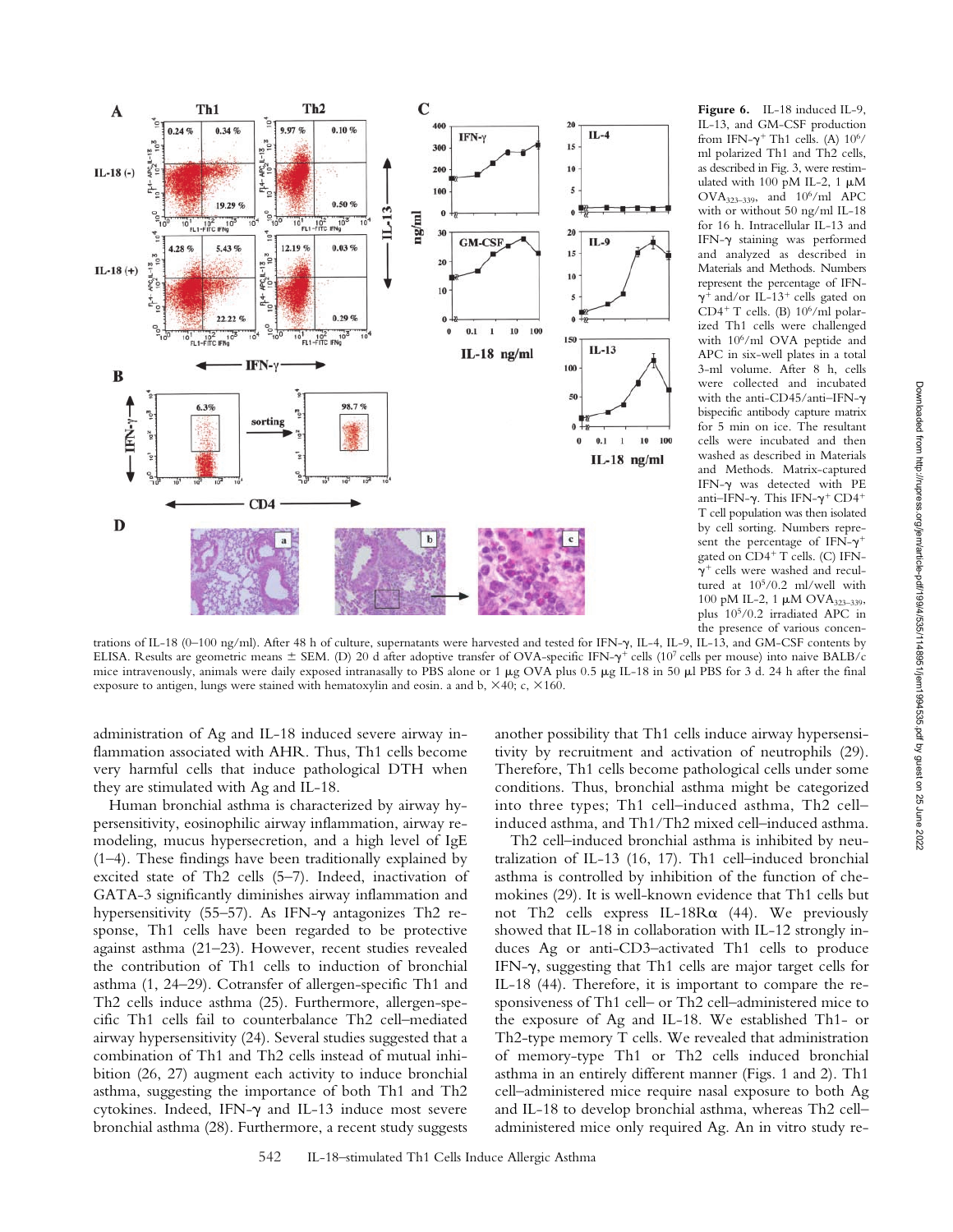vealed that Th1 cells produce IFN- $\gamma$ , GM-CSF, TNF- $\alpha$ , IL-9, IL-13, RANTES, and MIP-1 $\alpha$  upon stimulation with Ag, IL-2, and IL-18 (Fig. 3 A). Thus, Ag plus IL-18– stimulated Th1 cells produced a similar spectrum of cytokines and chemokines to that produced by activated mast cells. Although Th1 cell–administered mice developed severe AHR, we could not detect Ag-specific IgE in their sera (not depicted), suggesting the important role of administered memory-type Th1 cells in the induction of AHR in an IgE-independent manner.

Here we could induce unique bronchial asthma by activation of Th1 cells with Ag and IL-18 to produce IFN- $\gamma$ , GM-CSF, TNF- $\alpha$ , IL-9, IL-13, RANTES, and MIP-1 $\alpha$  in normal BALB/c mice. We could also induce Th2-type asthma by the transfer of memory-type Th2 cells (Figs. 1 and 2). As previously reported (16, 17), we could show that neutralization of IL-13 inhibits this Th2 cell–induced AHR (Fig. 5), suggesting contribution of IL-13 to Th2-induced bronchial asthma (Fig. 5). In contrast, neutralization of IL-13 did not affect Th1 cell–induced AHR, although this treatment strongly diminished infiltration with eosinophils (Fig. 5). As Th1 cells produce IFN- $\gamma$ , GM-CSF, TNF- $\alpha$ , IL-9, IL-13, and chemokines when they are stimulated with Ag, IL-2, and IL-18 in vitro, it might be important to point out the possibility that administration of memorytype Th1 cells could mimic the mixed asthma responses that are attainable by activation of both Th1 and Th2 cells. Eosinophils have been implicated as primary effecter cells in asthma and asthmatic AHR (58). Neutralization of IL-13 markedly diminished the number of eosinophils in the lungs of mice that were first transferred with memory-type Th1 and lately exposed to Ag and IL-18. Nevertheless, these mice developed a comparable level of AHR to that of control mice, suggesting the contribution of cytokines other than IL-13 to the development of AHR in Th1 cell– transferred mice. Thus, Ag plus IL-18–stimulated Th1 cells induce bronchial asthma independently of IL-13.

It is intriguing to speculate that IL-13 production from Th2 cells may induce accumulation and activation of eosinophils to produce eosinophil-specific basic proteins (major basic protein, eosinophil cationic protein, and eosinophil peroxidase), eosinophil-derived neurotoxins, and lipid mediators to induce the pathological process of bronchial asthma. Because Ag plus IL-18–stimulated Th1 cells produce both IL-13 and IFN- $\gamma$  (Fig. 6 A), IFN- $\gamma$  may partly inhibit the action of IL-13 to induce AHR. However, aside from this action, IFN- $\gamma$  may directly activate accumulated neutrophils to produce chemical mediators and reactive oxygen intermediates, which in combination may strongly induce bronchial asthma. If these assumptions are right, we can understand the reason why simple depletion of eosinophils failed to attenuate bronchial asthma in human studies (59). Depletion of neutrophils may also be needed to attenuate bronchial asthma. Indeed, neutralization of some other factors including chemokines, particularly CXC chemokines, sometimes attenuates the AHR in Th1 cell–induced asthma (29). Indeed, we could detect significant amounts of RANTES and MIP-1 $\alpha$  in BALF obtained from the mice that were adoptively transferred with Th1 cells and lately challenged with OVA and IL-18 (not depicted), even though BALF was diluted with washing fluid. In contrast, neither RANTES nor MIP-1 $\alpha$  was detected in BALF from mice challenged with OVA alone (not depicted). We need further study to substantiate this hypothesis that IFN-y-stimulated neutrophils contribute to induction of bronchial asthma.

In addition to IFN- $\gamma$  and IL-13 (Fig. 6 A), Ag plus IL-18–stimulated Th1 cells produced a variety of cytokines including IL-9, GM-CSF, RANTES, and MIP-1 $\alpha$ . Mast cells, when activated with allergen that cross-links IgE molecules on the cell surface, also produce various types of cytokines, chemokines, and chemical mediators (1, 60). However, we recently found that IL-18 directly stimulates mast cells and basophils to produce Th2 cytokines and chemical mediators (33). However, as simple administration of IL-18 failed to induce airway inflammation (Fig. 1) and bronchial asthma in normal mice, we suspected the importance of activation of Th1 cells with Ag and IL-18 instead of IL-18– dependent activation of mast cells to induce asthma in the naive animals that are equipped with memory-type Th1 cells but lack both Ag-specific IgE and activated mast cells. We found that like activated mast cells (1, 60), Ag plus IL-18–stimulated Th1 cells produce Th1 cytokines, Th2 cytokines, and chemokines. As IL-18 is abundantly stored in the epithelial cells of various organs (39–42), we could assume that some types of infectious agents induce IL-18 production from bronchial epithelial cells. Ag from the infectious agent and IL-18 from epithelial cells then stimulate memory-type Th1 cells, which were induced by previous infection, to produce cytokines including IFN- $\gamma$ , IL-9, IL-13,  $GM-CSF$ , TNF- $\alpha$ , RANTES, and MIP-1 $\alpha$ . Thus, Th1 cells may play a relevant role in induction of bronchial asthma under some infectious conditions.

Here we demonstrated that Th1 cells are critically involved in the induction of airway hypersensitivity and histopathological changes. Th1 cells have the striking capacity to produce IFN- $\gamma$ , IL-9, IL-13, GM-CSF, RANTES, and MIP-1 $\alpha$  when they are stimulated with Ag, IL-2, and IL-18 in vitro (Figs. 3 A and 6 C). Moreover, passive transfer of Th1 cells causes normal mice to develop severe airway inflammation and AHR when they are nasally exposed to Ag and IL-18 (Figs. 1 and 2). Thus, memory-type Th1 cells become pathological cells when they are stimulated with Ag and IL-18 in vivo. Although we could depict the asthmaassociated cytokines in the products of Ag-, IL-2–, and IL-18 stimulated Th1 cells, we still need to identify the definitive causative effecter cells or factors in this experimental bronchial asthma model. However, most importantly, we could reveal that IL-18 is an upstream cytokine of IFN- $\gamma$ , IL-9, IL-13, GM-CSF, TNF- $\alpha$ , RANTES, and MIP-1 $\alpha$ , providing a potential therapeutic target molecule for the establishment of the treatment for allergic disorders.

We are grateful to Dr. William E. Paul (Laboratory of Immunology, National Institute of Allergy and Infectious Diseases, and National Institutes of Health) for his valuable comments on this manu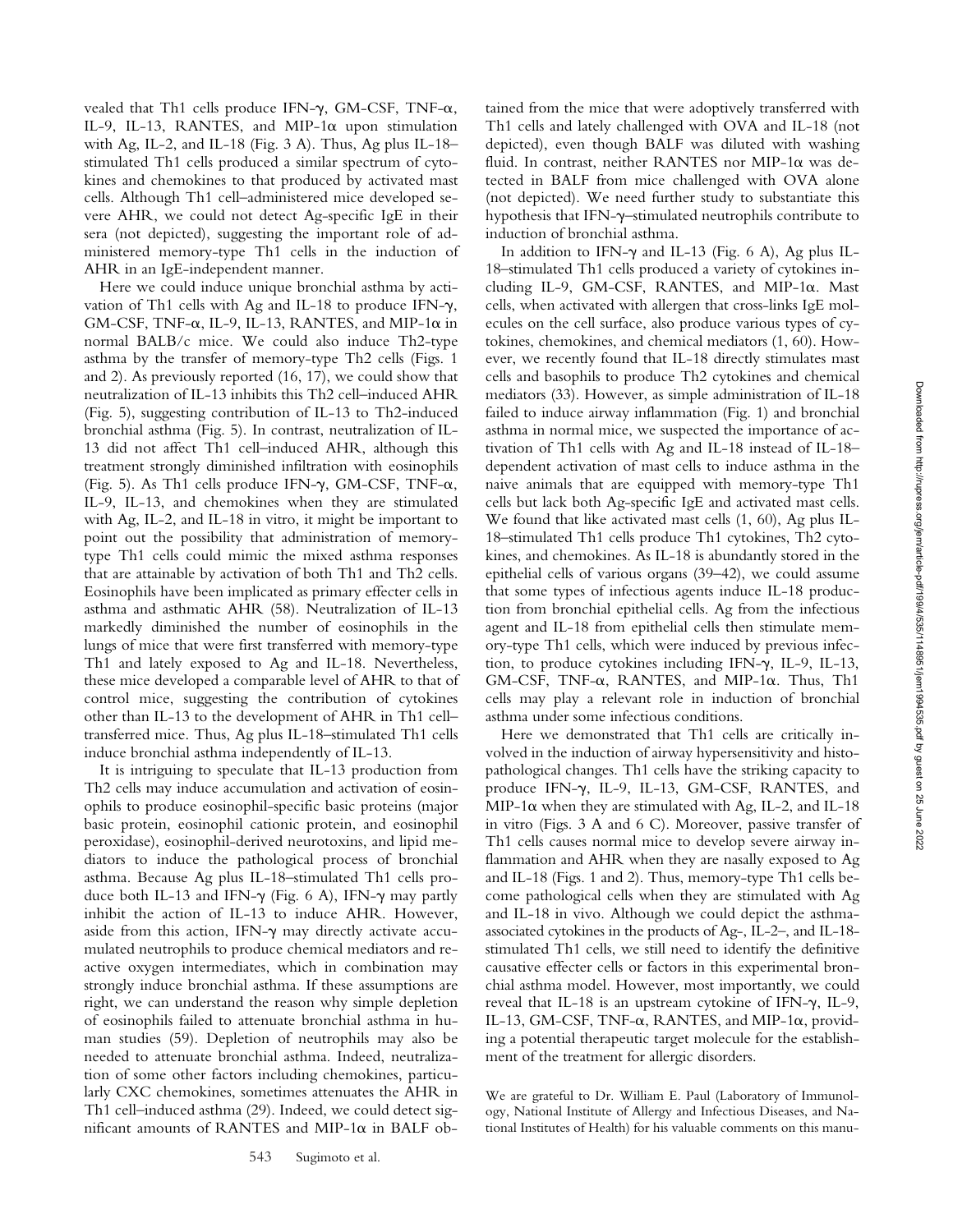script. We express sincere thanks to Hayashibara Biochemical Laboratories Inc. for providing us with recombinant mouse IL-12, IL-18, and anti-IL-18 $R\alpha$  chain mAb.

This study is supported by Grant-in-Aid for Scientific Research on Priority Areas and Hitech Research Center grant from the Ministry of Education, Culture, Sports, Science and Technology of Japan.

*Submitted: 11 August 2003 Accepted: 16 December 2003*

## **References**

- 1. Busse, W.W., and R.J. Lemanske. 2001. Asthma. *N. Engl. J. Med.* 344:350–362.
- 2. Davies, D.E., J. Wicks, R.M. Powell, S.M. Puddicombe, and S.T. Holgate. 2003. Airway remodeling in a asthma: new insights. *J. Allergy Clin. Immunol.* 111:215-225.
- 3. Wills-Karp, M. 1999. Immunologic basis of antigen-induced airway hyper-responsiveness. *Annu. Rev. Immunol.* 17:255–281.
- 4. Bochner, B.S., B.J. Undem, and L.M. Lichtenstein. 1994. Immunological aspects of allergic asthma. *Annu. Rev. Immunol.* 12:295–335.
- 5. Renauld, J.C. 2001. New insights into the role of cytokines in asthma. *J. Clin. Pathol*. 54:577–589.
- 6. Umetsu, D.T., J.J. McIntire, O. Akbari, C. Macaubas, and R.H. DeKruyff. 2002. Asthma: an epidemic of dysregulated immunity. *Nat. Immunol*. 3:715–720.
- 7. Elias, J.A., C.G. Lee, T. Zheng, B. Ma, R.J. Homer, and Z. Zhu. 2003. New insights into the pathogenesis of asthma. *J. Clin. Invest*. 111:291–297.
- 8. Seder, R.A., and W.E. Paul. 1994. Acquisition of lymphokine-producing phenotype by CD4<sup>+</sup> T cells. Annu. Rev. Im*munol*. 12:635–673.
- 9. Hamelmann, E., and E.W. Gelfand. 2001. IL-5-induced airway eosinophilia–the key to asthma? *Immunol. Rev*. 179:182–191.
- 10. Mosmann, T.R., M.W. Bond, R.L. Coffman, J. Ohara, and W.E. Paul. 1986. T-cell and mast cell lines respond to B-cell stimulatory factor 1. *Proc. Natl. Acad. Sci. USA*. 83:5654–5658.
- 11. Hultner, L., C. Druez, J. Moeller, C. Uyttenhove, E. Schmitt, E. Rude, P. Dormer, and S.J. Van. 1990. Mast cell growthenhancing activity (MEA) is structurally related and functionally identical to the novel mouse T cell growth factor P40/ TCGFIII (interleukin 9). *Eur. J. Immunol*. 20:1413–1416.
- 12. Temann, U.A., G.P. Geba, J.A. Rankin, and R.A. Flavell. 1998. Expression of interleukin 9 in the lungs of transgenic mice causes airway inflammation, mast cell hyperplasia, and bronchial hyperresponsiveness. *J. Exp. Med*. 188:1307–1320.
- 13. Louahed, J., M. Toda, J. Jen, Q. Hamid, J.C. Renauld, R.C. Levitt, and N.C. Nicolaides. 2000. Interleukin-9 upregulates mucus expression in the airways. *Am. J. Respir. Cell. Mol. Biol*. 22:649–656.
- 14. Vermeer, P.D., R. Harson, L.A. Einwalter, T. Moninger, and J. Zabner. 2003. Interleukin-9 induces goblet cell hyperplasia during repair of human airway epithelia. *Am. J. Respir. Cell. Mol. Biol*. 28:286–295.
- 15. McKenzie, G.J., A. Bancroft, R.K. Grencis, and A.N. Mc-Kenzie. 1998. A distinct role for interleukin-13 in Th2-cellmediated immune responses. *Curr. Biol*. 8:339–342.
- 16. Wills-Karp, M., J. Luyimbazi, X. Xu, B. Schofield, T.Y. Neben, C.L. Karp, and D.D. Donaldson. 1998. Interleukin-13: central mediator of allergic asthma. *Science*. 282:2258–2261.
- 17. Grunig, G., M. Warnock, A.E. Wakil, R. Venkayya, F. Brombacher, D.M. Rennick, D. Sheppard, M. Mohrs, D.D.

Donaldson, R.M. Locksley, et al. 1998. Requirement for IL-13 independently of IL-4 in experimental asthma. *Science*. 282:2261–2263.

- 18. Kuperman, D.A., X. Huang, L.L. Koth, G.H. Chang, G.M. Dolganov, Z. Zhu, J.A. Elias, D. Sheppard, and D.J. Erle. 2002. Direct effects of interleukin-13 on epithelial cells cause airway hyperreactivity and mucus overproduction in asthma. *Nat. Med*. 8:885–889.
- 19. Wills-Karp, M., and M. Chiaramonte. 2003. Interleukin-13 in asthma. *Curr. Opin. Pulm. Med*. 9:21–27.
- 20. Ritz, S.A., M.R. Stampfli, D.E. Davies, S.T. Holgate, and M. Jordana. 2002. On the generation of allergic airway diseases: from GM-CSF to Kyoto. *Trends Immunol*. 23:396–402.
- 21. Del Prete, A. 1998. The concept of type-1 and type-2 helper T cells and their cytokines in humans. *Int. Rev. Immunol*. 16: 427–455.
- 22. Barnes, P.J. 1999. Therapeutic strategies for allergic diseases. *Nature*. 402:B31–B38.
- 23. Huang, T.J., P.A. MacAry, P. Eynott, A. Moussavi, K.C. Daniel, P.W. Askenase, D.M. Kemeny, and K.F. Chung. 2001. Allergen-specific Th1 cells counteract efferent Th2 celldependent bronchial hyperresponsiveness and eosinophilic inflammation partly via IFN--. *J. Immunol*. 166:207–217.
- 24. Hansen, G., G. Berry, R.H. DeKruyff, and D.T. Umetsu. 1999. Allergen-specific Th1 cells fail to counterbalance Th2 cell-induced airway hyperreactivity but cause severe airway inflammation. *J. Clin. Invest*. 103:175–183.
- 25. Randolph, D.A., C.J. Carruthers, S.J. Szabo, K.M. Murphy, and D.D. Chaplin. 1999. Modulation of airway inflammation by passive transfer of allergen-specific Th1 and Th2 cells in a mouse model of asthma. *J. Immunol*. 162:2375–2383.
- 26. Randolph, D.A., R. Stephens, C.J. Carruthers, and D.D. Chaplin. 1999. Cooperation between Th1 and Th2 cells in a murine model of eosinophilic airway inflammation. *J. Clin. Invest*. 104:1021–1029.
- 27. Li, L., Y. Xia, A. Nguyen, L. Feng, and D. Lo. 1998. Th2 induced eotaxin expression and eosinophilia coexist with Th1 responses at the effector stage of lung inflammation. *J. Immunol*. 161:3128–3135.
- 28. Ford, J.G., D. Rennick, D.D. Donaldson, R. Venkayya, C. McArthur, E. Hansell, V.P. Kurup, M. Warnock, and G. Grunig. 2001. IL-13 and IFN-y: interactions in lung inflammation. *J. Immunol*. 167:1769–1777.
- 29. Takaoka, A., Y. Tanaka, T. Tsuji, T. Jinushi, A. Hoshino, Y. Asakura, Y. Mita, K. Watanabe, S. Nakaike, Y. Togashi, et al. 2001. A critical role for mouse CXC chemokine(s) in pulmonary neutrophilia during Th type 1-dependent airway inflammation. *J. Immunol*. 167:2349–2353.
- 30. Okamura, H., H. Tsutsi, T. Komatsu, M. Yutsudo, A. Hakura, T. Tanimoto, K. Torigoe, T. Okura, Y. Nukada, K. Hattori, et al. 1995. Cloning of a new cytokine that induces IFN- $\gamma$  production by T cells. Nature. 378:88-91.
- 31. Kohno, K., J. Kataoka, T. Ohtsuki, Y. Suemoto, I. Okamoto, M. Usui, M. Ikeda, and M. Kurimoto. 1997. IFNgamma-inducing factor (IGIF) is a costimulatory factor on the activation of Th1 but not Th2 cells and exerts its effect independently of IL-12. *J. Immunol*. 158:1541–1550.
- 32. Okamura, H., H. Tsutsui, S. Kashiwamura, T. Yoshimoto, and K. Nakanishi. 1998. Interleukin-18: a novel cytokine that augments both innate and acquired immunity. *Adv. Immunol*. 70:281–312.
- 33. Yoshimoto, T., H. Tsutsui, K. Tominaga, K. Hoshino, H. Okamura, S. Akira, W.E. Paul, and K. Nakanishi. 1999. IL-